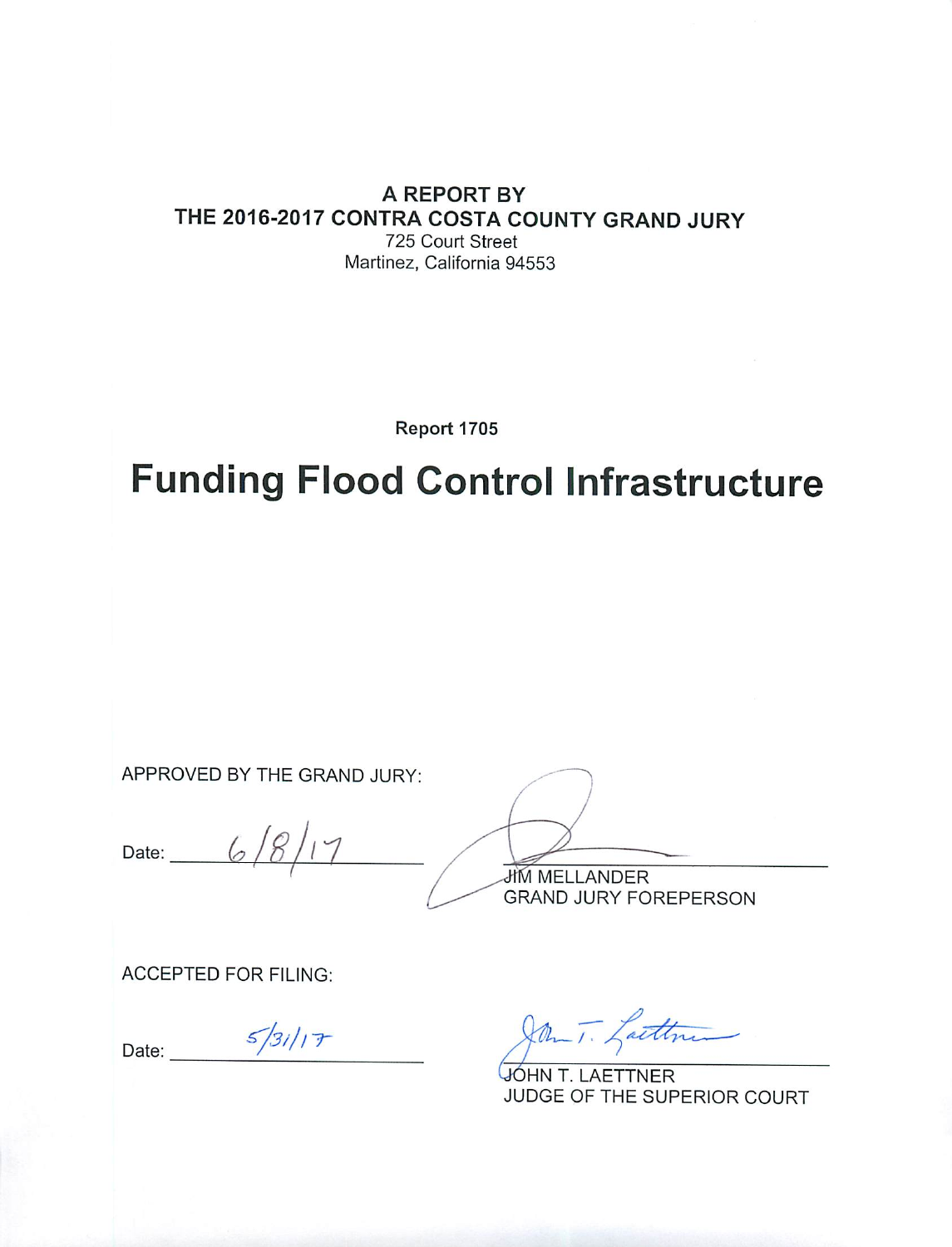Contact: Jim Mellander Foreperson 925-608-2621

Contra Costa County Civil Grand Jury Report 1705

## **Funding Flood Control Infrastructure**

#### **TO: Board of Supervisors, as the Governing Board of the Flood Control and Water Conservation District**

#### **SUMMARY**

Most portions of the Contra Costa County (County) flood control system were built over 55 years ago. Because of its age, the system requires a high level of maintenance and will eventually need to be replaced. Currently, there is a shortfall in funds to adequately maintain the flood control system. Due to the lack of funds, the system has unmet maintenance needs. Deferred maintenance of the system not only reduces its efficiency, but could lead to failure of flood control components.

To prevent failure of the flood control system, immediate funding is needed to pay for deferred maintenance. The Contra Costa County Flood Control and Water Conservation District (Flood Control) lacks adequate sources of revenue to pay for these needs. State legislation has been proposed that would enable flood control to be funded as a utility through assessed fees.

The Grand Jury recommends that the County Board of Supervisors consider funding deferred maintenance, while continuing to support efforts to get State legislation passed allowing Flood Control to increase revenues for replacement of its aging infrastructure.

#### **METHODOLOGY**

In the course of its investigation, the Grand Jury:

- Interviewed members of County Flood Control, County Public Works, the County Board of Supervisors and engineering consultants
- Reviewed Flood Control documents related to maintenance, capital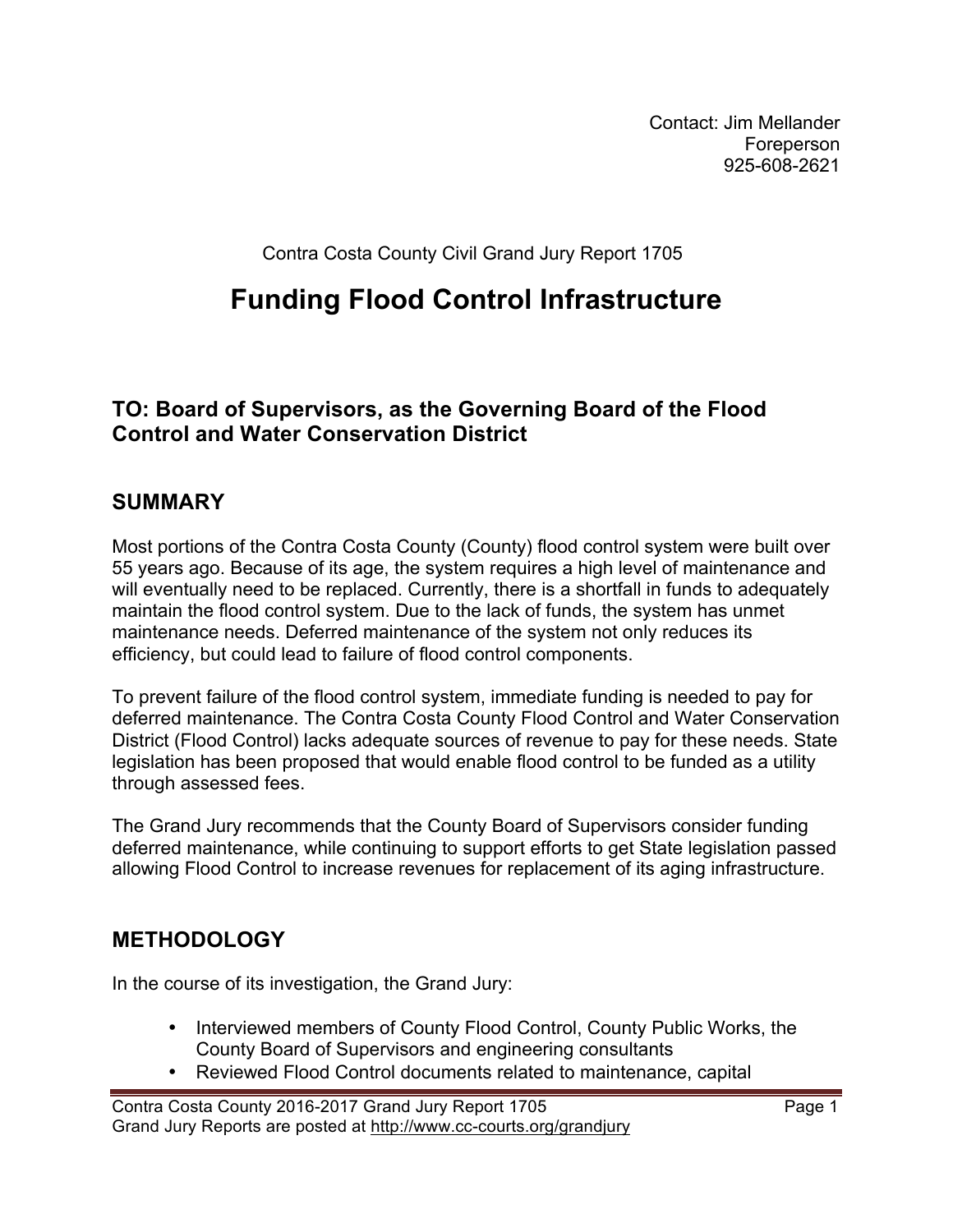improvement requirements, and financial management of the system

- Reviewed the Flood Control Fifty-Year Plan
- Attended a Flood Control report to the Board of Supervisors
- Participated in a tour of the Lower Walnut Creek Flood Control System

#### **BACKGROUND**

Flood Control was formed in 1951 in response to widespread flooding. In the late 1950s, the Army Corps of Engineers began construction of the flood control system, paid by federal funding. A series of flood control projects was constructed over the next 30 years. Today, the system is extensive, consisting of 75 miles of channels, 35 detention basins and 25 trash racks. The oldest sections of this system are over 55 years old.



 Construction of the culvert under Broadway Plaza in the early 1960s (Courtesy of the Walnut Creek Historical Society)

According to staff from Flood Control, most of its revenue for operations and maintenance is collected from an assessment of property taxes. Flood Control receives only 0.75% of the one percent of the property tax collected. The 0.75% rate has not changed since 1978.

Some other revenue sources include:

- Special assessments in some drainage areas to fund ongoing maintenance costs
- Impact fees from development projects within some drainage areas to fund construction of planned drainage facilities
- Fees for services related to hydraulic and hydrological analysis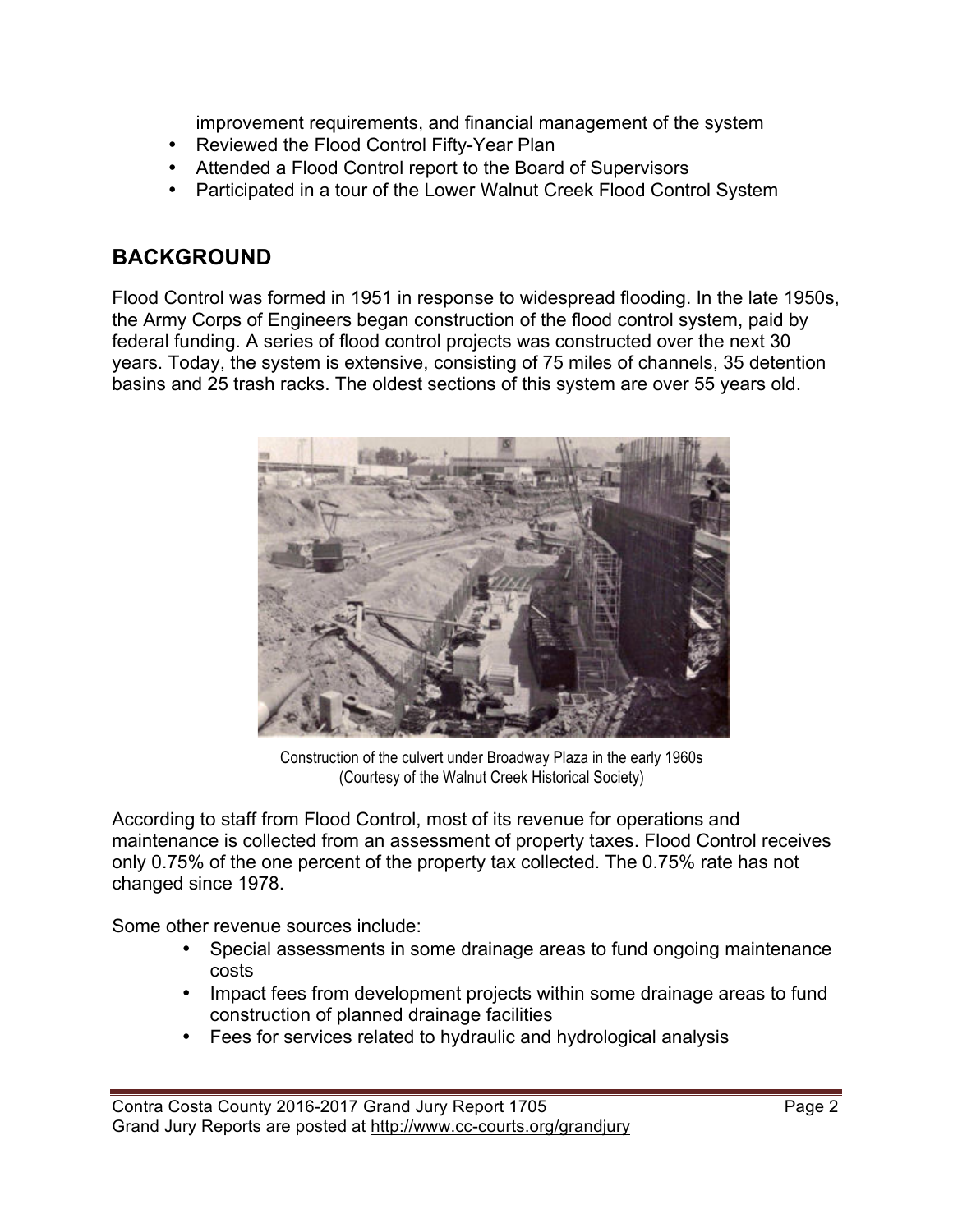The funding sources are insufficient to maintain and/or replace the flood control infrastructure. It requires an increasing amount of annual maintenance due to its age and will eventually need to be replaced. Required maintenance costs far exceed the money budgeted to properly maintain the system, resulting in a substantial backlog of maintenance requirements. Flood Control has no reserves set aside for the eventual replacement of the infrastructure. Past attempts to raise money for flood control improvements have not been successful.

In 2012 Flood Control tried to raise revenues to cover funding shortfalls through the Community Clean Water Initiative, which was placed on the ballot for Contra Costa County. Some of the monies from the proposed per-parcel fee would have helped to fund the flood control system, but County voters rejected the initiative.

In 2015, AB 1362 was introduced in the State Assembly as the first step in providing cities and counties with a mechanism to fund storm water related infrastructure and services. The introduced version of the bill was later changed to a different purpose, deleting the mechanism to fund flood control.

Two recent polls in Contra Costa County showed low public support for increased taxes or assessments to fund the reconstruction of the flood control system.

### **DISCUSSION**

To varying degrees, the County flood control system prevents flooding every year. January 2017 was the wettest January on record in the County since 1973, and no major flooding occurred within the County during that month. This is a testament to the quality of maintenance that Flood Control and County Public Works have accomplished with limited funding.

Flood Control believes that the present level of flood deterrence cannot be maintained at current funding levels. As parts of the system age past their design life and maintenance fails to keep pace with needed repairs, flood control performance will be impacted negatively. Deferred maintenance of flood control structures leads to poor system performance and will eventually result in subsystem failures.

The design life of the flood control system's concrete-lined channels is approximately 70 years. This means that the system's older sections are approaching the time when deterioration will accelerate. The extent of the deterioration will depend upon the funding that Flood Control has available for maintenance.

A public poll conducted for Flood Control by Fairbank, Maslin, Metz & Associates in 2015 showed "a lack of understanding of the danger of flooding." The poll reflected low support (about 40%) for increased property or parcel taxes to fund future system needs.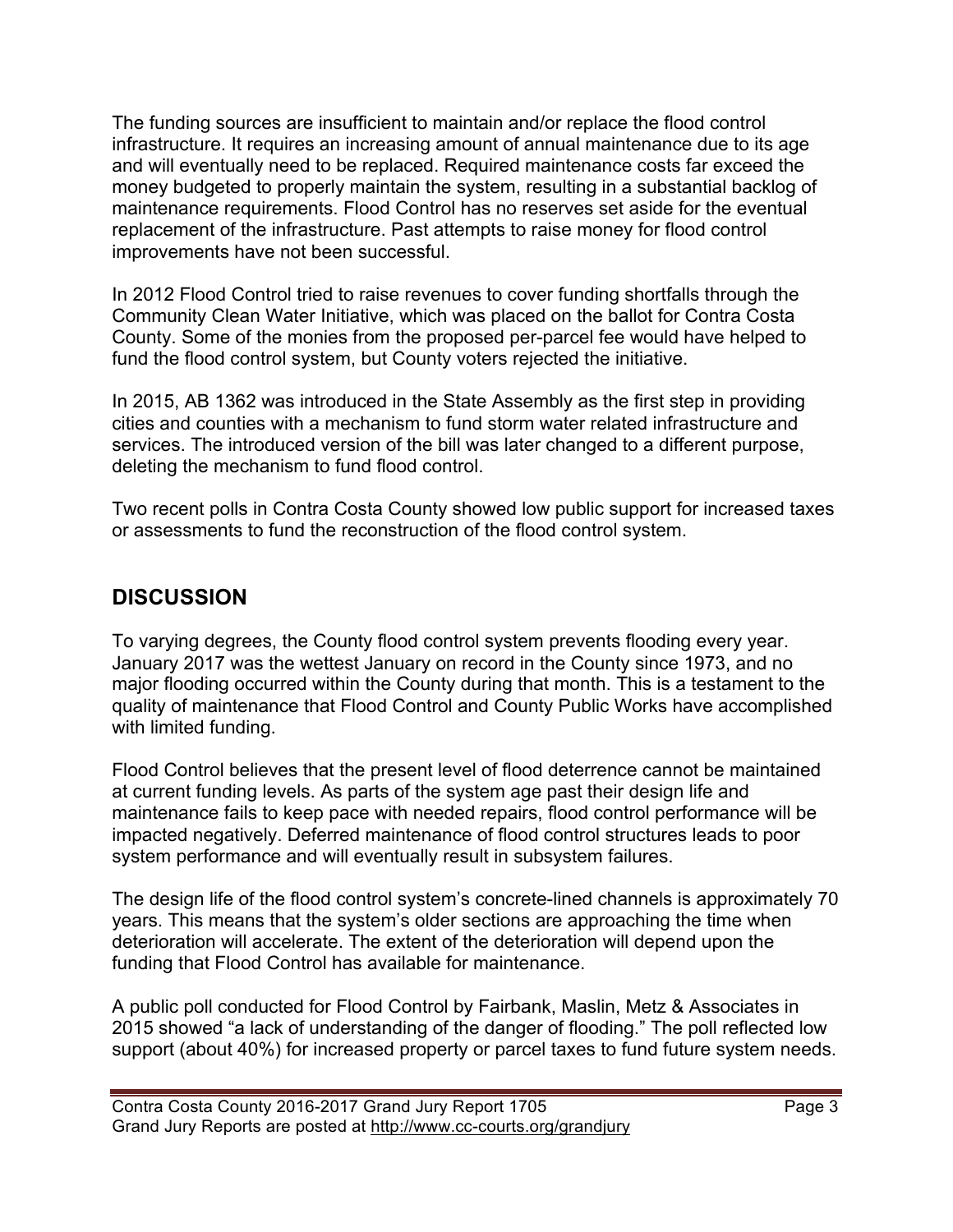Flood Control staff have sometimes referred to themselves as "stewards of forgotten infrastructure."

Flood Control has implemented a seven-year program to assess the current condition of the system's structures. The goal of this program is to prioritize the structures or portions of the system in greatest need of repair. The preliminary results, based on visual inspection techniques, have provided an average structural rating of 'good,' with an 80% confidence level. If properly maintained and needed repairs are made in a timely manner, many of the system's newer sections could last several decades.

Flood Control estimates that to rebuild the entire system to its original standards would take 40 or more years and cost about \$2.4 billion, in 2016 dollars.



This graph is part of Flood Control's presentation to the County Board of Supervisors 2/7/17

The above graph shows the growing shortfall, since 2000, between flood control system maintenance needs and system maintenance revenues. Flood Control has a current annual maintenance and capital improvement budget of \$5.15 million. At the level of funding presently available, the growing backlog shortfall is projected to be over \$25 million dollars in 2017.

The County has no current reserves to fund an increased level of flood control system maintenance or to cover the much greater costs of future system reconstruction.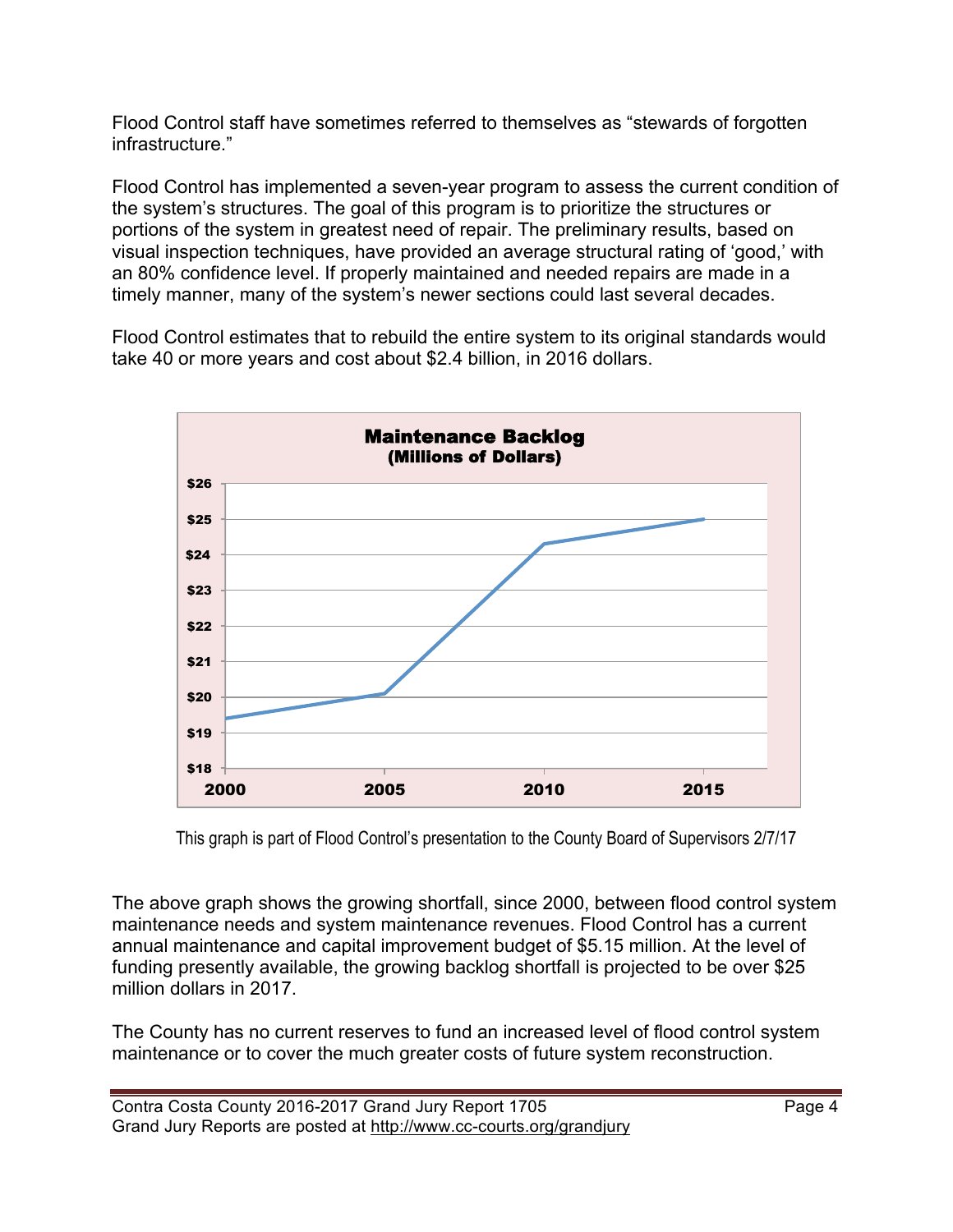In 2016, The California State Association of Counties (CSAC), of which Contra Costa is a member, proposed a statewide ballot measure titled the California Water Conservation, Flood Control and Storm Water Management Act. Other interested statewide organizations included the League of California Cities, the County Engineers Association of California (CEAC) and the Association of California Water Agencies. The proposed State ballot measure would allow local governments to assess flood control services as a utility. Once the measure is passed, voters in a county would still be required to approve the change. To determine voter sentiment on the proposed legislation, a statewide poll was conducted by CSAC and CEAC. The polling results were negative, so the proposed ballot measure did not move forward in 2016.

#### **FINDINGS**

- F1. Reserves have not been set aside for the replacement costs of the County flood control system.
- F2. Presently, there is little public support to fund the replacement costs of the County flood control system.
- F3. There is little sense of urgency among elected officials towards financing the replacement costs of flood control in California.
- F4. The older sections of the County flood control system are approaching their design life of 70 years.
- F5. The current mechanism for funding flood control is not enough to maintain and eventually replace the system.
- F6. The proposed California Water Conservation, Flood Control and Storm Water Management Act could provide revenues for County Flood Control to begin building financial reserves for full maintenance and eventual replacement of the system.

#### **RECOMMENDATIONS**

- R1. The County Board of Supervisors, as the Governing Board of the Flood Control and Water Conservation District, should consider continuing to pursue efforts to educate elected officials about the urgency of passing the California Water Conservation, Flood Control and Storm Water Management Act.
- R2. The County Board of Supervisors, as the Governing Board of the Flood Control and Water Conservation District, should consider identifying funds to increase the